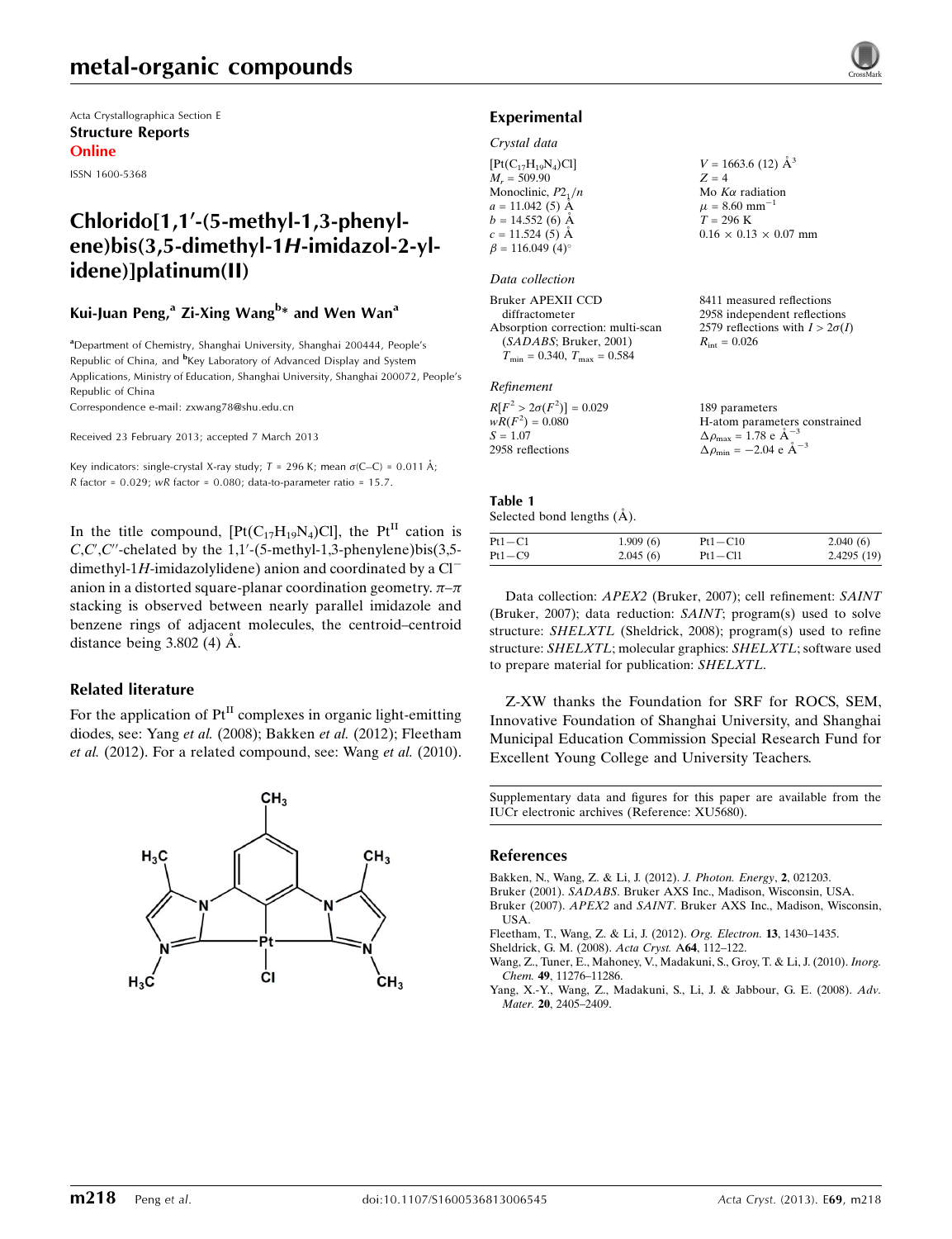# **supporting information**

*Acta Cryst.* (2013). E**69**, m218 [doi:10.1107/S1600536813006545]

# **Chlorido[1,1′-(5-methyl-1,3-phenylene)bis(3,5-dimethyl-1***H***-imidazol-2-ylidene)]platinum(II)**

## **Kui-Juan Peng, Zi-Xing Wang and Wen Wan**

## **S1. Comment**

Square planar Pt(II) complexes have attracted much attention due to their potential application in organic light-emitting diodes (Yang *et al.*, 2008). Pt(N—C—N)*X* (where *N*—*C*—*N*,di(2-pyridinyl)benzene-based tridentate ligands, *X*=monoanionic ligands), are reported to have much higher quantum yield than Pt(C—N)(LX) (where *C*—*N*,2-pyridylphenylbased bidentate ligands, LX, monoanionic ancillary ligands) with similar structures (Wang *et al.*, 2010), so designing and studying tridentate Pt complexes for application in blue and white phosphorescent OLEDs is a worthwhile undertaking (Fleetham *et al.*, 2012). Replacing pyridinyl group with methyl-imidazolyl group could potentially weaken the intermolecular interaction, resultingin a blue-shifted excimer emission (Bakken *et al.*,2012). Here we report a new Pt(C—C—C)*X* type of Pt complex using methyl-imidazolyl as ligands, structure shown in Figure 1.

In the title molecule the Pt(1)-C(1)-C(9) plane is almost coplanar with the benzene ring and with the plane of C(9)-N(1)- $N(2)$  ring, the dihedral angles being 1.57° and 2.00°, respectively. The other Pt1 ring (Pt(1)-C(1)-C(10)) is, however, is slightly different, makes dihedral angles of  $1.28^\circ$  and  $2.00^\circ$  with the benzene ring and the plane of C(10)-N(3)-N(4), respectively. The Pt(II) centre forms a distorted square planar and makes an angle of  $1.95^\circ$  between the Pt(1)-C(1)-C(10) ring and Pt(1)-C(1)-C(9) ring; the bond lengths of Pt(1)—C(9) and Pt(1)—C(10) are almost the same, being 2.040 (4) and 2.045 (4), respectively. The angles of C(1)-Pt(1)-C(9) and C(1)-Pt(1)-C(10) being 79.38 (19)° and 79.62 (19)°, are also very near.

## **S2. Experimental**

A mixture of 1,1′-[5-methyl-1,3-phenylene]bis[3,5-dimethyl-1*H*-imidazolium] diiodide (1 mmol) and 0.5 mmol silver oxide was stirred in a solution of 100 mL acetonitrile for 5 h at room temperature before 1equiv. Platinum chloride and 1eq. potassium carbonate were added. The reaction mixture was heated to reflux for an additional 24 h. Then the mixture was cooled to room temperature before 100 mL water was added. The resulting yellow precipitate was filtered off and washed with excessive methanol, water, and ether and dried under vacuum. The light yellowish product (in 20% yield) was obtained after thermal evaporation under high vacuum.<sup>1</sup>H NMR (500 MHz, δ in p.p.m., DMSO): 6.84 (s, 2H), 6.02 (s, 2H), 2.77 (s, 6H), 2.71(s, 6H), 2.35 (s, 3H).

### **S3. Refinement**

Methyl H atoms were placed in calculated positions with  $C-H = 0.96 \text{ Å}$  and torsion refined to fit the electron density with  $U_{\text{iso}}(H) = 1.5U_{\text{eq}}(C)$ . Other H atoms were placed in calculated positions with C—H = 0.93 Å and refined in riding mode,  $U_{\text{iso}}(H) = 1.2 U_{\text{eq}}(C)$ .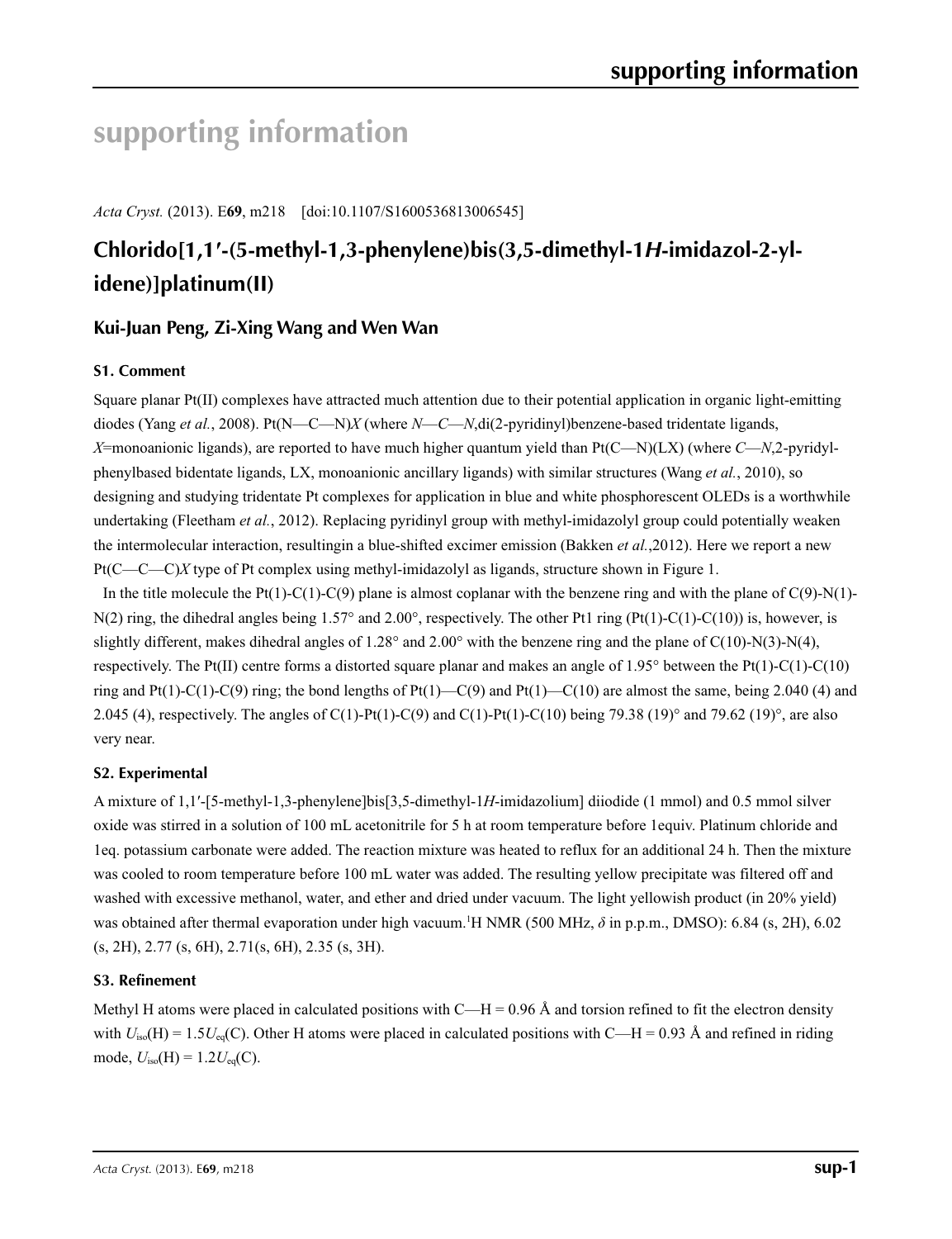

### **Figure 1**

The molecular structure of the title compound, showing 50% probability displacement ellipsoids (arbitrary spheres for H atoms)

## **Chlorido[1,1′-(5-methyl-1,3-phenylene)bis(3,5-dimethyl-1***H***-imidazol-2-ylidene)]platinum(II)**

*Crystal data*

| $[Pt(C_{17}H_{19}N_4)Cl]$<br>$M_r = 509.90$<br>Monoclinic, $P2_1/n$<br>Hall symbol: -P 2yn<br>$a = 11.042(5)$ Å<br>$b = 14.552(6)$ Å<br>$c = 11.524(5)$ Å<br>$\beta$ = 116.049 (4) <sup>o</sup><br>$V = 1663.6(12)$ Å <sup>3</sup><br>$Z = 4$ | $F(000) = 976$<br>$D_x = 2.036$ Mg m <sup>-3</sup><br>Mo Ka radiation, $\lambda = 0.71073$ Å<br>Cell parameters from 4377 reflections<br>$\theta$ = 2.4–27.5°<br>$\mu$ = 8.60 mm <sup>-1</sup><br>$T = 296 \text{ K}$<br>Block, colorless<br>$0.16 \times 0.13 \times 0.07$ mm |
|-----------------------------------------------------------------------------------------------------------------------------------------------------------------------------------------------------------------------------------------------|--------------------------------------------------------------------------------------------------------------------------------------------------------------------------------------------------------------------------------------------------------------------------------|
| Data collection                                                                                                                                                                                                                               |                                                                                                                                                                                                                                                                                |
| Bruker APEXII CCD<br>diffractometer<br>Radiation source: fine-focus sealed tube<br>Graphite monochromator<br>Detector resolution: 10 pixels $mm-1$<br>$\varphi$ and $\omega$ scans                                                            | Absorption correction: multi-scan<br>(SADABS; Bruker, 2001)<br>$T_{\text{min}} = 0.340$ , $T_{\text{max}} = 0.584$<br>8411 measured reflections<br>2958 independent reflections<br>2579 reflections with $I > 2\sigma(I)$                                                      |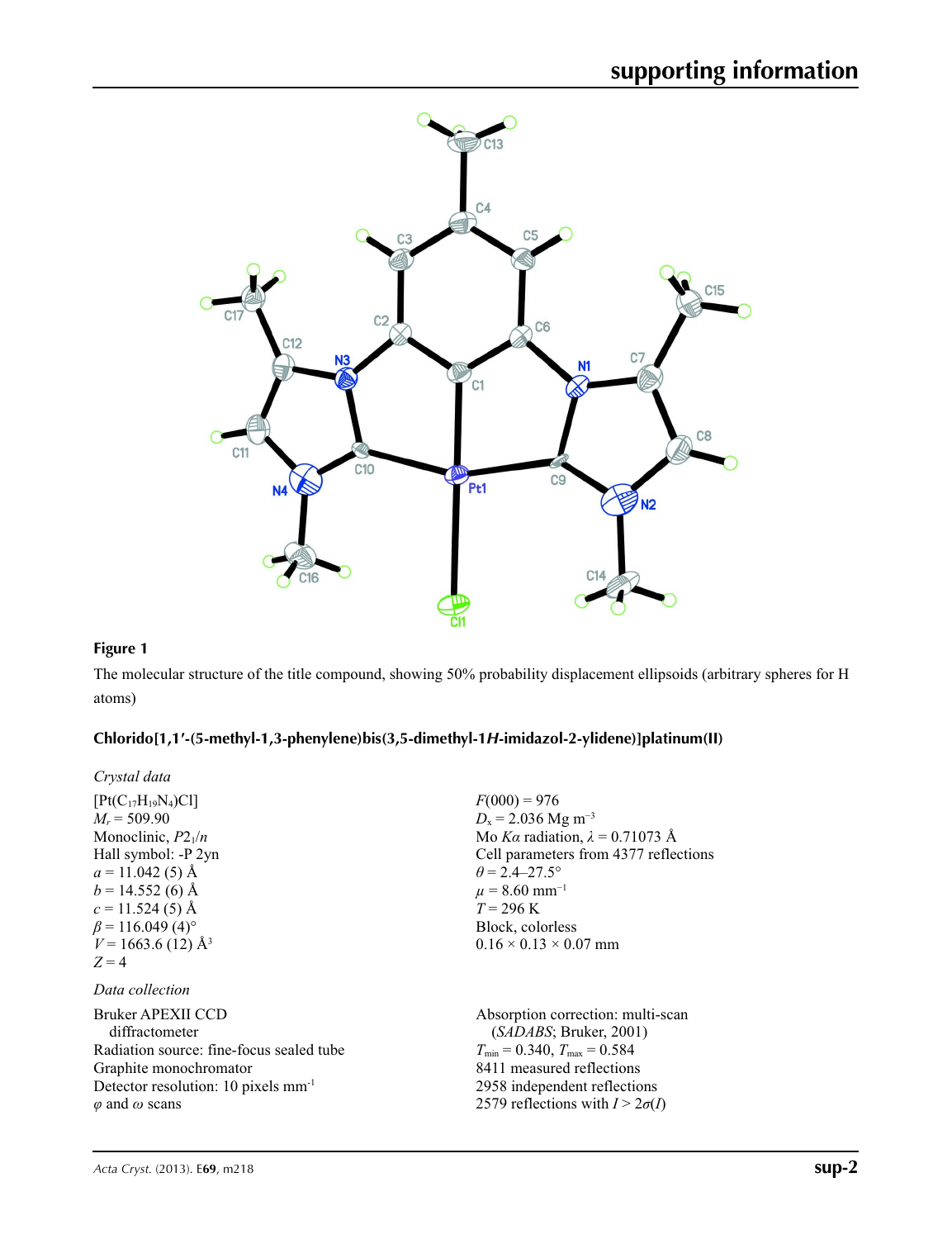| $R_{\text{int}} = 0.026$                                                   | $k = -16 \rightarrow 17$                                  |
|----------------------------------------------------------------------------|-----------------------------------------------------------|
| $\theta_{\text{max}} = 25.0^{\circ}$ , $\theta_{\text{min}} = 2.1^{\circ}$ | $l = -12 \rightarrow 13$                                  |
| $h = -12 \rightarrow 13$                                                   |                                                           |
| Refinement                                                                 |                                                           |
| Refinement on $F2$                                                         | Secondary atom site location: difference Fourier          |
| Least-squares matrix: full                                                 | map                                                       |
| $R[F^2 > 2\sigma(F^2)] = 0.029$                                            | Hydrogen site location: inferred from                     |
| $wR(F^2) = 0.080$                                                          | neighbouring sites                                        |
| $S = 1.07$                                                                 | H-atom parameters constrained                             |
| 2958 reflections                                                           | $w = 1/[\sigma^2(F_0^2) + (0.0412P)^2 + 5.3708P]$         |
| 189 parameters                                                             | where $P = (F_0^2 + 2F_c^2)/3$                            |
| 0 restraints                                                               | $(\Delta/\sigma)_{\text{max}} = 0.001$                    |
| Primary atom site location: structure-invariant                            | $\Delta\rho_{\rm max}$ = 1.78 e Å <sup>-3</sup>           |
| direct methods                                                             | $\Delta\rho_{\rm min} = -2.04 \text{ e } \text{\AA}^{-3}$ |
|                                                                            |                                                           |

### *Special details*

**Geometry**. All e.s.d.'s (except the e.s.d. in the dihedral angle between two l.s. planes) are estimated using the full covariance matrix. The cell e.s.d.'s are taken into account individually in the estimation of e.s.d.'s in distances, angles and torsion angles; correlations between e.s.d.'s in cell parameters are only used when they are defined by crystal symmetry. An approximate (isotropic) treatment of cell e.s.d.'s is used for estimating e.s.d.'s involving l.s. planes.

**Refinement**. Refinement of  $F^2$  against ALL reflections. The weighted *R*-factor  $wR$  and goodness of fit *S* are based on  $F^2$ , conventional *R*-factors *R* are based on *F*, with *F* set to zero for negative *F*<sup>2</sup>. The threshold expression of  $F^2 > \sigma(F^2)$  is used only for calculating *R*-factors(gt) *etc*. and is not relevant to the choice of reflections for refinement. *R*-factors based on *F*<sup>2</sup> are statistically about twice as large as those based on *F*, and *R*- factors based on ALL data will be even larger.

*Fractional atomic coordinates and isotropic or equivalent isotropic displacement parameters (Å2 )*

|                   | $\boldsymbol{x}$ | $\mathcal{Y}$ | z          | $U_{\rm iso}*/U_{\rm eq}$ |  |
|-------------------|------------------|---------------|------------|---------------------------|--|
| Pt1               | 0.48107(2)       | 0.137708(16)  | 0.63220(2) | 0.02999(11)               |  |
| C1                | 0.6140(6)        | 0.1354(4)     | 0.5684(6)  | 0.0310(14)                |  |
| C <sub>2</sub>    | 0.6974(6)        | 0.0590(4)     | 0.5917(6)  | 0.0296(13)                |  |
| C <sub>3</sub>    | 0.7964(6)        | 0.0559(4)     | 0.5471(6)  | 0.0345(14)                |  |
| H <sub>3</sub>    | 0.8522           | 0.0049        | 0.5631     | $0.041*$                  |  |
| C4                | 0.8098(7)        | 0.1319(4)     | 0.4772(7)  | 0.0390(16)                |  |
| C <sub>5</sub>    | 0.7255(6)        | 0.2074(4)     | 0.4513(6)  | 0.0335(14)                |  |
| H <sub>5</sub>    | 0.7340           | 0.2566        | 0.4039     | $0.040*$                  |  |
| C <sub>6</sub>    | 0.6260(6)        | 0.2085(4)     | 0.4978(6)  | 0.0287(13)                |  |
| C7                | 0.5042(7)        | 0.3599(4)     | 0.4217(7)  | 0.0387(16)                |  |
| C8                | 0.3955(7)        | 0.3958(5)     | 0.4341(7)  | 0.0450(17)                |  |
| H8                | 0.3540           | 0.4519        | 0.4023     | $0.054*$                  |  |
| C9                | 0.4420(6)        | 0.2595(4)     | 0.5339(6)  | 0.0340(7)                 |  |
| C10               | 0.5694(6)        | 0.0138(4)     | 0.7018(6)  | 0.0362(7)                 |  |
| C11               | 0.6528(8)        | $-0.1257(5)$  | 0.7757(7)  | 0.0462(18)                |  |
| H11               | 0.6655           | $-0.1825$     | 0.8164     | $0.055*$                  |  |
| C12               | 0.7198(7)        | $-0.0930(4)$  | 0.7090(6)  | 0.0362(14)                |  |
| C13               | 0.9173(9)        | 0.1298(6)     | 0.4307(10) | 0.060(2)                  |  |
| H <sub>13</sub> A | 0.9079           | 0.1825        | 0.3773     | $0.091*$                  |  |
| H13B              | 0.9082           | 0.0749        | 0.3815     | $0.091*$                  |  |
| H13C              | 1.0045           | 0.1308        | 0.5035     | $0.091*$                  |  |
| C14               | 0.2445(8)        | 0.3377(6)     | 0.5408(9)  | 0.056(2)                  |  |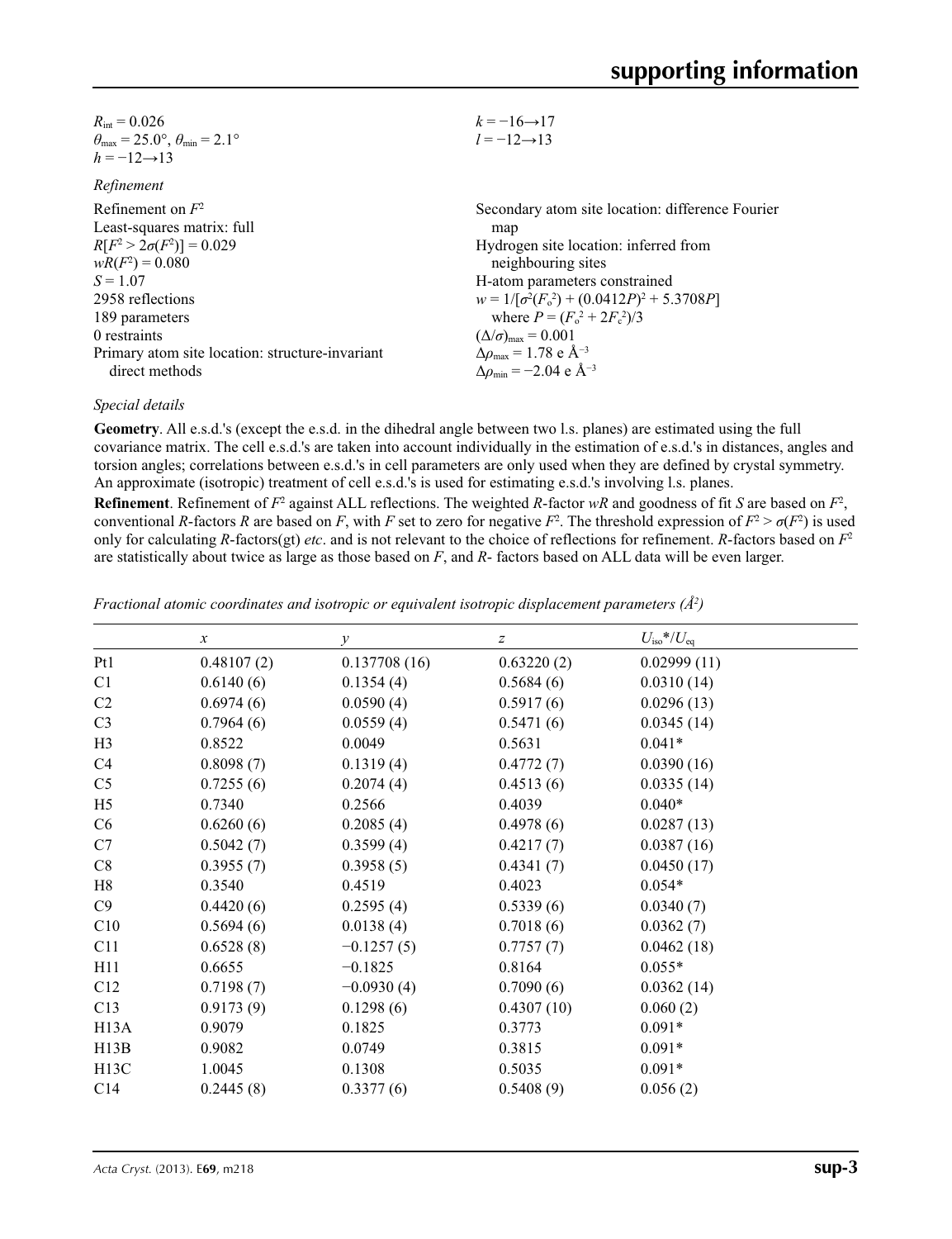| H <sub>14</sub> A | 0.1713    | 0.2998       | 0.4838    | $0.084*$   |  |
|-------------------|-----------|--------------|-----------|------------|--|
| H14B              | 0.2146    | 0.4003       | 0.5341    | $0.084*$   |  |
| H14C              | 0.2744    | 0.3167       | 0.6281    | $0.084*$   |  |
| C15               | 0.5829(8) | 0.4025(5)    | 0.3576(8) | 0.053(2)   |  |
| H15A              | 0.6767    | 0.4044       | 0.4175    | $0.080*$   |  |
| H15B              | 0.5510    | 0.4639       | 0.3308    | $0.080*$   |  |
| H15C              | 0.5714    | 0.3667       | 0.2836    | $0.080*$   |  |
| C16               | 0.4651(9) | $-0.0611(6)$ | 0.8318(8) | 0.057(2)   |  |
| <b>H16A</b>       | 0.4607    | $-0.0018$    | 0.8661    | $0.085*$   |  |
| H16B              | 0.4962    | $-0.1056$    | 0.9003    | $0.085*$   |  |
| H16C              | 0.3771    | $-0.0783$    | 0.7677    | $0.085*$   |  |
| C17               | 0.8297(8) | $-0.1388(4)$ | 0.6863(8) | 0.0439(17) |  |
| H17A              | 0.8081    | $-0.1359$    | 0.5961    | $0.066*$   |  |
| H17B              | 0.8375    | $-0.2019$    | 0.7130    | $0.066*$   |  |
| H17C              | 0.9136    | $-0.1078$    | 0.7353    | $0.066*$   |  |
| C <sub>11</sub>   | 0.3130(2) | 0.14031(13)  | 0.7148(2) | 0.0560(5)  |  |
| N <sub>1</sub>    | 0.5316(5) | 0.2784(4)    | 0.4818(5) | 0.0340(7)  |  |
| N <sub>2</sub>    | 0.3591(5) | 0.3319(4)    | 0.5039(5) | 0.0340(7)  |  |
| N <sub>3</sub>    | 0.6696(5) | $-0.0091(4)$ | 0.6648(5) | 0.0362(7)  |  |
| N <sub>4</sub>    | 0.5613(5) | $-0.0576(4)$ | 0.7712(5) | 0.0362(7)  |  |
|                   |           |              |           |            |  |

*Atomic displacement parameters (Å2 )*

|                | $U^{11}$    | $L^{22}$    | $\mathcal{L}^{\beta 3}$ | $U^{12}$       | $U^{13}$    | $I^{23}$       |
|----------------|-------------|-------------|-------------------------|----------------|-------------|----------------|
| Pt1            | 0.02833(16) | 0.03514(16) | 0.03016(16)             | $-0.00059(10)$ | 0.01622(11) | $-0.00590(10)$ |
| C1             | 0.025(3)    | 0.035(3)    | 0.033(3)                | 0.000(3)       | 0.013(3)    | $-0.007(3)$    |
| C <sub>2</sub> | 0.032(3)    | 0.027(3)    | 0.029(3)                | 0.003(3)       | 0.013(3)    | 0.000(2)       |
| C <sub>3</sub> | 0.032(3)    | 0.036(3)    | 0.037(4)                | 0.008(3)       | 0.017(3)    | 0.003(3)       |
| C4             | 0.034(4)    | 0.048(4)    | 0.041(4)                | 0.007(3)       | 0.021(3)    | 0.002(3)       |
| C <sub>5</sub> | 0.035(3)    | 0.033(3)    | 0.035(3)                | 0.002(3)       | 0.018(3)    | 0.004(3)       |
| C6             | 0.031(3)    | 0.026(3)    | 0.027(3)                | 0.005(2)       | 0.012(3)    | $-0.001(2)$    |
| C7             | 0.041(4)    | 0.039(4)    | 0.035(4)                | 0.004(3)       | 0.016(3)    | 0.002(3)       |
| C8             | 0.048(4)    | 0.038(4)    | 0.049(4)                | 0.014(3)       | 0.022(4)    | 0.004(3)       |
| C9             | 0.0303(17)  | 0.0384(17)  | 0.0344(18)              | 0.0063(14)     | 0.0151(14)  | $-0.0035(14)$  |
| C10            | 0.0376(18)  | 0.0386(18)  | 0.0329(18)              | $-0.0016(15)$  | 0.0159(15)  | $-0.0006(14)$  |
| C11            | 0.051(4)    | 0.041(4)    | 0.039(4)                | 0.000(3)       | 0.012(4)    | 0.008(3)       |
| C12            | 0.040(4)    | 0.032(3)    | 0.030(3)                | 0.002(3)       | 0.009(3)    | 0.001(3)       |
| C13            | 0.053(5)    | 0.069(6)    | 0.081(6)                | 0.021(4)       | 0.050(5)    | 0.019(4)       |
| C14            | 0.052(5)    | 0.061(5)    | 0.064(5)                | 0.024(4)       | 0.033(4)    | 0.002(4)       |
| C15            | 0.067(5)    | 0.046(4)    | 0.062(5)                | 0.017(4)       | 0.042(4)    | 0.024(4)       |
| C16            | 0.071(5)    | 0.067(5)    | 0.044(4)                | $-0.012(4)$    | 0.036(4)    | 0.001(4)       |
| C17            | 0.045(4)    | 0.038(4)    | 0.048(4)                | 0.003(3)       | 0.019(4)    | 0.003(3)       |
| C11            | 0.0584(12)  | 0.0608(12)  | 0.0749(14)              | 0.0069(9)      | 0.0531(12)  | $-0.0027(9)$   |
| N1             | 0.0303(17)  | 0.0384(17)  | 0.0344(18)              | 0.0063(14)     | 0.0151(14)  | $-0.0035(14)$  |
| N <sub>2</sub> | 0.0303(17)  | 0.0384(17)  | 0.0344(18)              | 0.0063(14)     | 0.0151(14)  | $-0.0035(14)$  |
| N <sub>3</sub> | 0.0376(18)  | 0.0386(18)  | 0.0329(18)              | $-0.0016(15)$  | 0.0159(15)  | $-0.0006(14)$  |
| N <sub>4</sub> | 0.0376(18)  | 0.0386(18)  | 0.0329(18)              | $-0.0016(15)$  | 0.0159(15)  | $-0.0006(14)$  |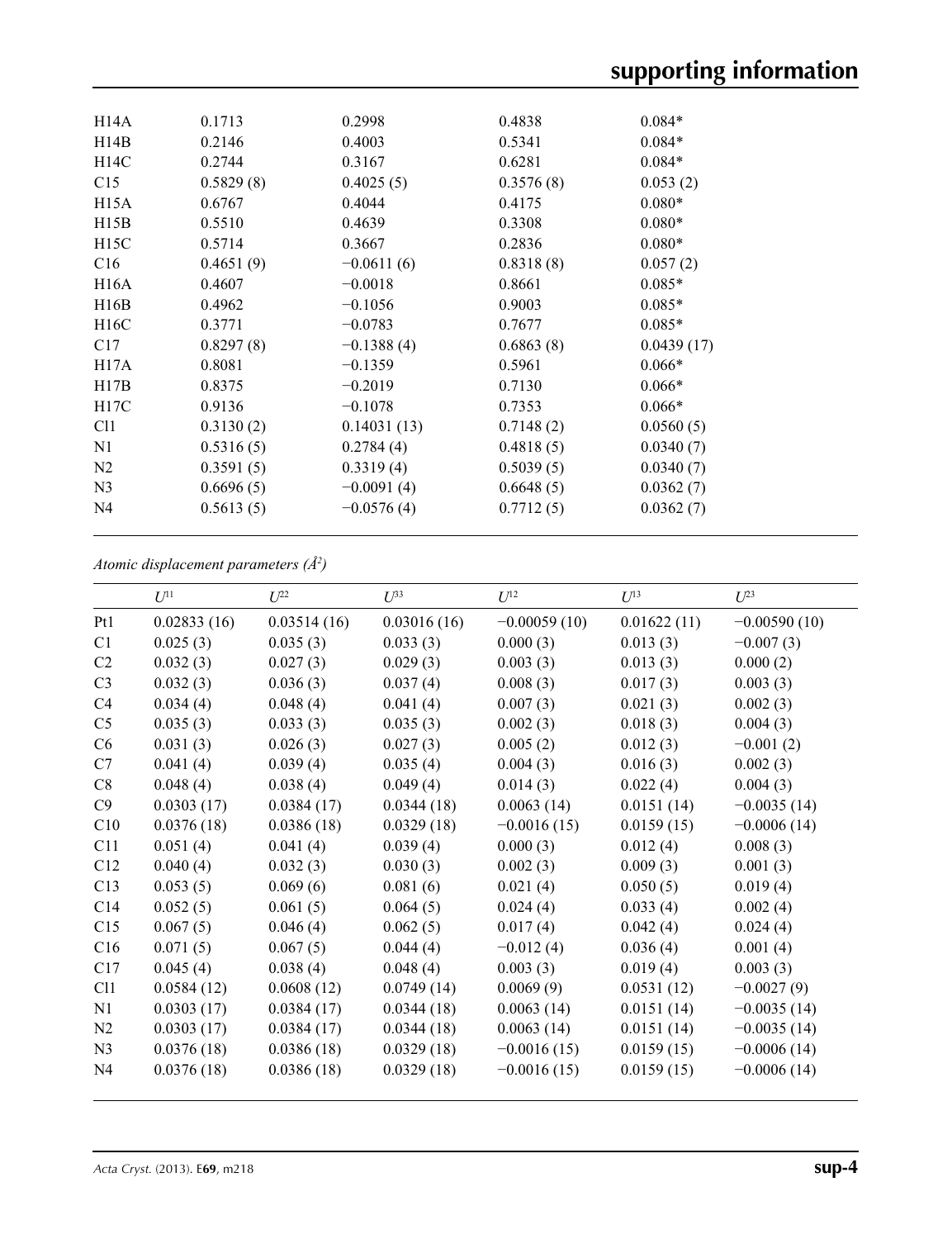*Geometric parameters (Å, º)*

| $Pt1-C1$         | 1.909(6)   | $C10$ —N3             | 1.389(8)  |
|------------------|------------|-----------------------|-----------|
| $Pt1-C9$         | 2.045(6)   | $C11 - C12$           | 1.366(10) |
| $Pt1 - C10$      | 2.040(6)   | $C11 - N4$            | 1.400(9)  |
| $Pt1 - Cl1$      | 2.4295(19) | $C11 - H11$           | 0.9300    |
| $C1-C6$          | 1.380(8)   | $C12 - N3$            | 1.345(8)  |
| $C1-C2$          | 1.392(8)   | $C12 - C17$           | 1.504(10) |
| $C2-C3$          | 1.398(8)   | $C13 - H13A$          | 0.9600    |
| $C2 - N3$        | 1.419(8)   | $C13 - H13B$          | 0.9600    |
| $C3-C4$          | 1.414(9)   | C13-H13C              | 0.9600    |
| $C3-H3$          | 0.9300     | $C14 - N2$            | 1.504(9)  |
| $C4 - C5$        | 1.385(9)   | $C14 - H14A$          | 0.9600    |
| $C4 - C13$       | 1.502(10)  | $C14 - H14B$          | 0.9600    |
| $C5-C6$          | 1.419(8)   | C14-H14C              | 0.9600    |
| $C5 - H5$        | 0.9300     | $C15 - H15A$          | 0.9600    |
| $C6 - N1$        | 1.409(7)   | $C15 - H15B$          | 0.9600    |
| $C7 - N1$        | 1.339(8)   | $C15 - H15C$          | 0.9600    |
| $C7-C8$          | 1.372(10)  | $C16 - N4$            | 1.507(9)  |
| $C7 - C15$       | 1.499(10)  | $C16 - H16A$          | 0.9600    |
| $C8 - N2$        | 1.399(9)   | $C16 - H16B$          | 0.9600    |
| $C8 - H8$        | 0.9300     | C16-H16C              | 0.9600    |
| $C9 - N2$        | 1.337(8)   | $C17 - H17A$          | 0.9600    |
| $C9 - N1$        | 1.393(8)   | $C17 - H17B$          | 0.9600    |
| $C10 - N4$       | 1.338(8)   | $C17 - H17C$          | 0.9600    |
| Cl—Pt1—Cl0       | 79.6(3)    | $C4-C13-H13A$         | 109.5     |
| $Cl-Pt1-C9$      | 79.2(2)    | $C4 - C13 - H13B$     | 109.5     |
| $C10-Pt1-C9$     | 158.8(2)   | H13A-C13-H13B         | 109.5     |
| Cl—Pt1—Cl1       | 179.6(2)   | C4-C13-H13C           | 109.5     |
| $C10-Pt1-C11$    | 100.12(18) | H13A-C13-H13C         | 109.5     |
| $C9 - Pt1 - C11$ | 101.06(17) | H13B-C13-H13C         | 109.5     |
| $C6-C1-C2$       | 120.2(6)   | $N2 - C14 - H14A$     | 109.5     |
| $C6-C1-Pt1$      | 120.1(4)   | $N2 - C14 - H14B$     | 109.5     |
| $C2-C1-Pt1$      | 119.6(5)   | H14A-C14-H14B         | 109.5     |
| $C1-C2-C3$       | 120.9(6)   | $N2 - C14 - H14C$     | 109.5     |
| $C1-C2-N3$       | 112.1(5)   | $H14A - C14 - H14C$   | 109.5     |
| $C3-C2-N3$       | 127.1(5)   | H14B-C14-H14C         | 109.5     |
| $C2-C3-C4$       | 118.5(6)   | $C7-C15-H15A$         | 109.5     |
| $C2-C3-H3$       | 120.7      | $C7-C15-H15B$         | 109.5     |
| $C4-C3-H3$       | 120.7      | H15A-C15-H15B         | 109.5     |
| $C5-C4-C3$       | 121.0(6)   | $C7-C15-H15C$         | 109.5     |
| $C5 - C4 - C13$  | 120.0(6)   | H15A-C15-H15C         | 109.5     |
| $C3 - C4 - C13$  | 119.0(6)   | H15B-C15-H15C         | 109.5     |
| $C4-C5-C6$       | 119.1(6)   | $N4$ – $C16$ – $H16A$ | 109.5     |
| $C4-C5-H5$       | 120.4      | $N4$ – $C16$ – $H16B$ | 109.5     |
| $C6-C5-H5$       | 120.4      | H16A-C16-H16B         | 109.5     |
| $C1-C6-N1$       | 112.2(5)   | N4-C16-H16C           | 109.5     |